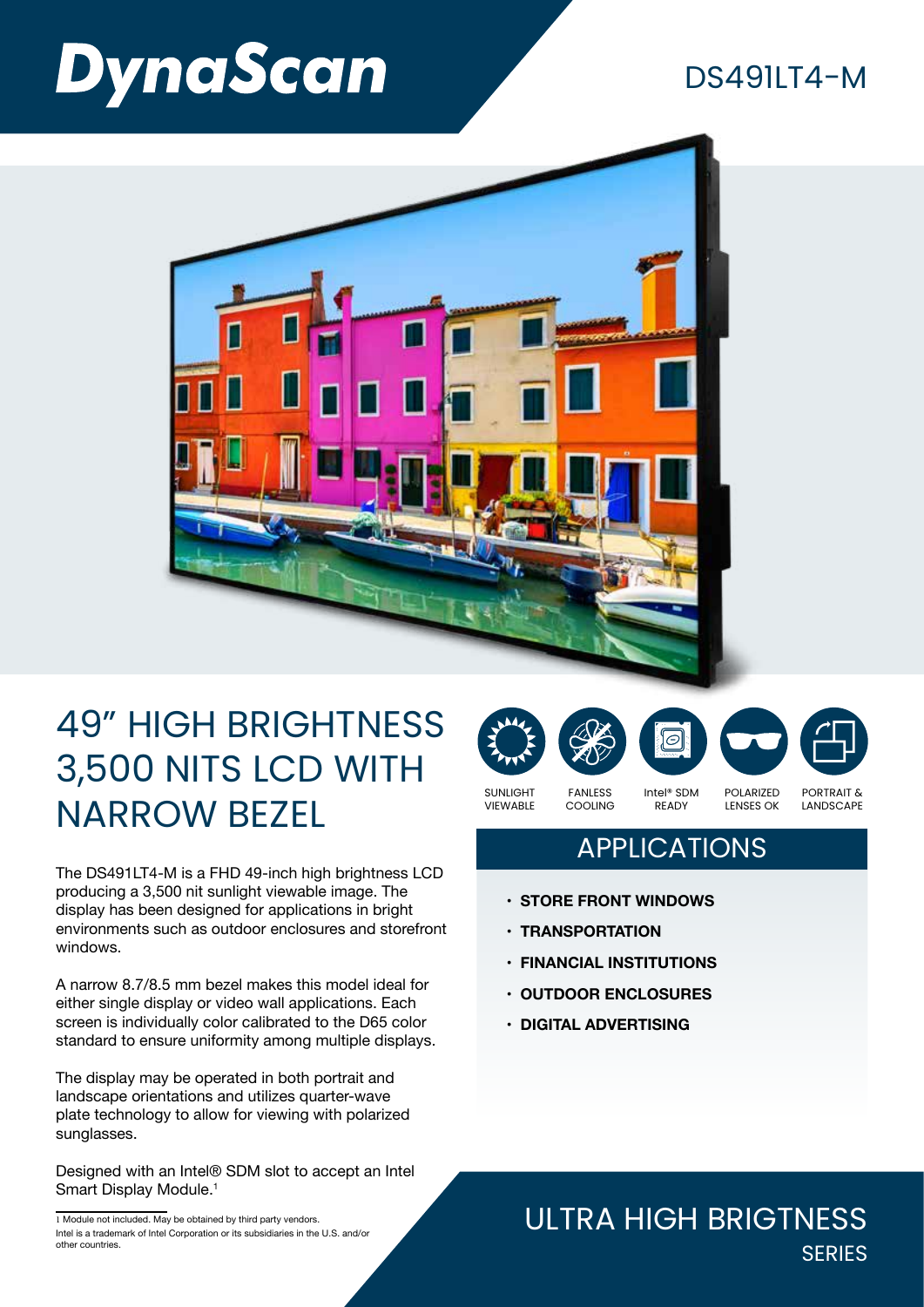## SPECIFICATIONS

| <b>PANEL</b>                    | <b>LCD Panel Type</b>                | 48.5 inches LCD                                                          |
|---------------------------------|--------------------------------------|--------------------------------------------------------------------------|
|                                 | <b>Native Resolution</b>             | 1920 x 1080                                                              |
|                                 | <b>Backlight</b>                     | <b>LED</b>                                                               |
|                                 | <b>Brightness</b>                    | 3500 nit                                                                 |
|                                 | <b>Default Color Temperature</b>     | D65 (6500 K)                                                             |
|                                 | <b>Contrast Ratio</b>                | 3,000:1(static)                                                          |
|                                 | <b>Color Depth</b>                   | 10 bit                                                                   |
|                                 | <b>Response Time</b>                 | 8 ms (typ)                                                               |
|                                 | <b>Viewing Angle</b>                 | 178° / 178°                                                              |
|                                 | <b>Light Life Time</b>               | 100,000 hrs (typ.)                                                       |
|                                 | <b>Blackening Defect Free</b>        | Up to 110°C (230°F)                                                      |
|                                 | <b>Panel Surface</b>                 | AR, Haze < 2%, 2H, QWP                                                   |
| <b>POWER</b>                    | <b>Power Supply</b>                  | Internal                                                                 |
|                                 | <b>Rated Voltage</b>                 | 100 V ~ 240 V, 50 Hz / 60 Hz                                             |
|                                 | <b>Power On Mode</b>                 | 170 W (typ), 280 W (max)                                                 |
|                                 | <b>Power Saving Mode</b>             | < 1 W                                                                    |
| <b>MECHANICAL</b>               | Bezel Width (T/B/L/R)                | 8.7/8.7/8.5/8.5 mm                                                       |
|                                 | <b>Cabinet Color</b>                 | <b>Black</b>                                                             |
|                                 | Monitor Dimension (LxHxD, w/o stand) | 1096.7 x 627.2 x 82.3 mm [43.2" x 24.7 x 3.2"]                           |
|                                 | Monitor Weight (set/package)         | 19.6 kg / 26.5 kg [43.2 lb / 58.4 lb]                                    |
|                                 | <b>VESA Mounting (dimension)</b>     | 400 x 400 mm                                                             |
|                                 | <b>Orientation</b>                   | Portrait / Landscape                                                     |
|                                 | <b>Fanless Cooling</b>               | Yes                                                                      |
| <b>USER</b><br><b>INTERFACE</b> | Language                             | English                                                                  |
|                                 | <b>Daisy Chain</b>                   | <b>DVI, RS-232</b>                                                       |
|                                 | Proof of Image Retention             | Yes                                                                      |
|                                 | <b>Built-in Video Wall Support</b>   | Up to 15x15                                                              |
|                                 | <b>Dimming Control (DCR)</b>         | Yes                                                                      |
|                                 | <b>On/Off Scheduling</b>             | Yes                                                                      |
|                                 | <b>Ambient Light Sensor</b>          | <b>Yes</b>                                                               |
|                                 | <b>Network Control</b>               | <b>RS-232, LAN</b>                                                       |
|                                 | <b>Internal Temperature Sensor</b>   | Yes                                                                      |
| <b>I/O PORTS</b>                | <b>HDMI</b>                          | ln(x1)                                                                   |
|                                 | <b>DVI-D</b>                         | In $(x1)$ , Out $(x1)$                                                   |
|                                 | <b>DisplayPort</b>                   | ln(x1)                                                                   |
|                                 | <b>RS-232</b>                        | In $(x1)$ , Out $(x1)$                                                   |
|                                 | <b>Audio</b>                         | Out $(x1)$                                                               |
| <b>ENVIRONMENT</b>              | <b>Operating Temperature</b>         | $0^{\circ}$ C ~ 45°C (32°F ~ 113°F)                                      |
|                                 | <b>Storage Temperature</b>           | $-20^{\circ}$ C ~ 60 $^{\circ}$ C (-4 $^{\circ}$ F ~ 140 $^{\circ}$ F)   |
|                                 | <b>Humidity</b>                      | 10% ~ 80% RH Non-condensing                                              |
| <b>ACCESSORIES</b>              | Included                             | Quickstart guide, Power cable, Remote<br>control with batteries, ESK 302 |
| <b>CERTIFICATION</b>            | CE / FCC Class B / ROHS              |                                                                          |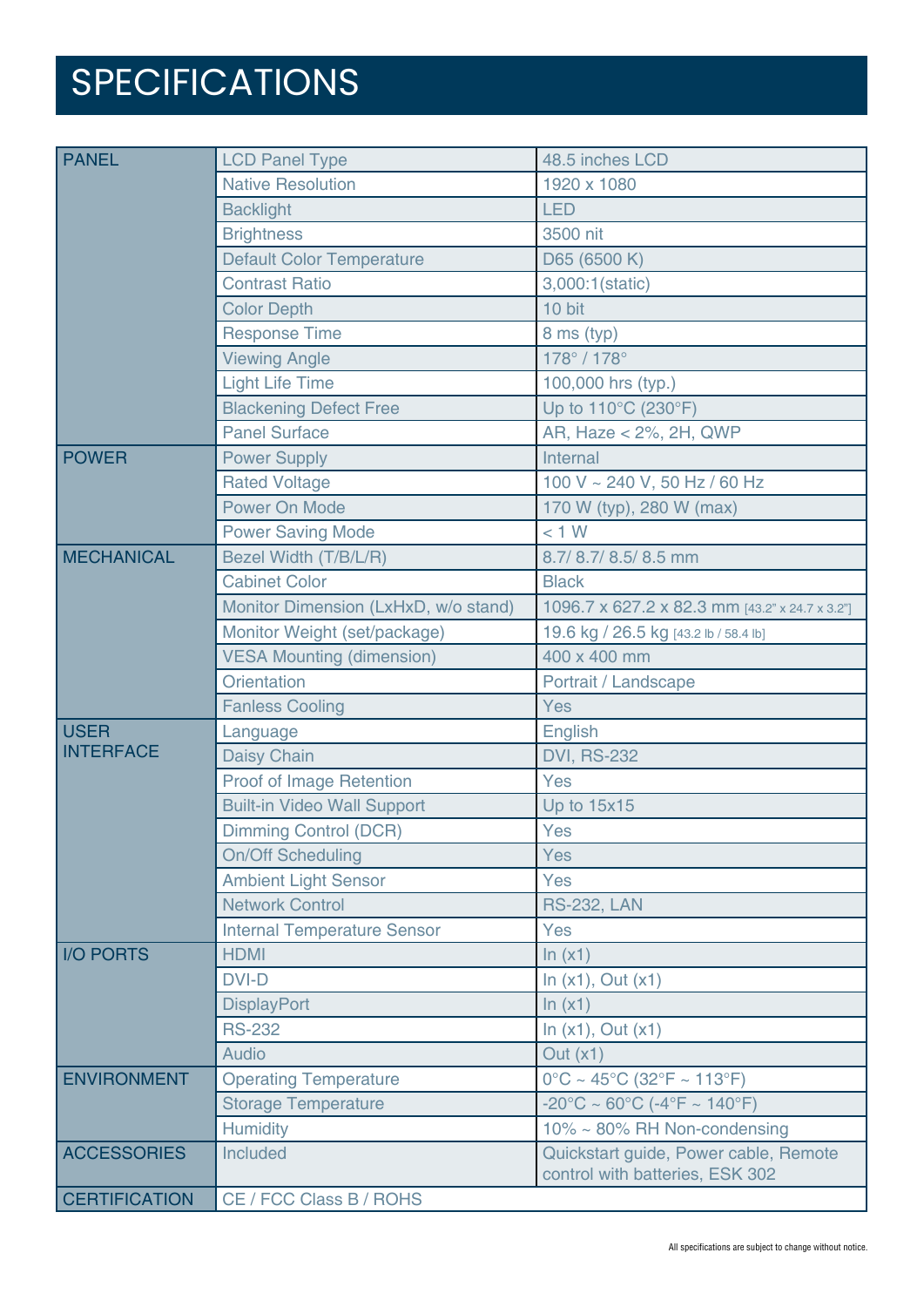## DIMENSIONS